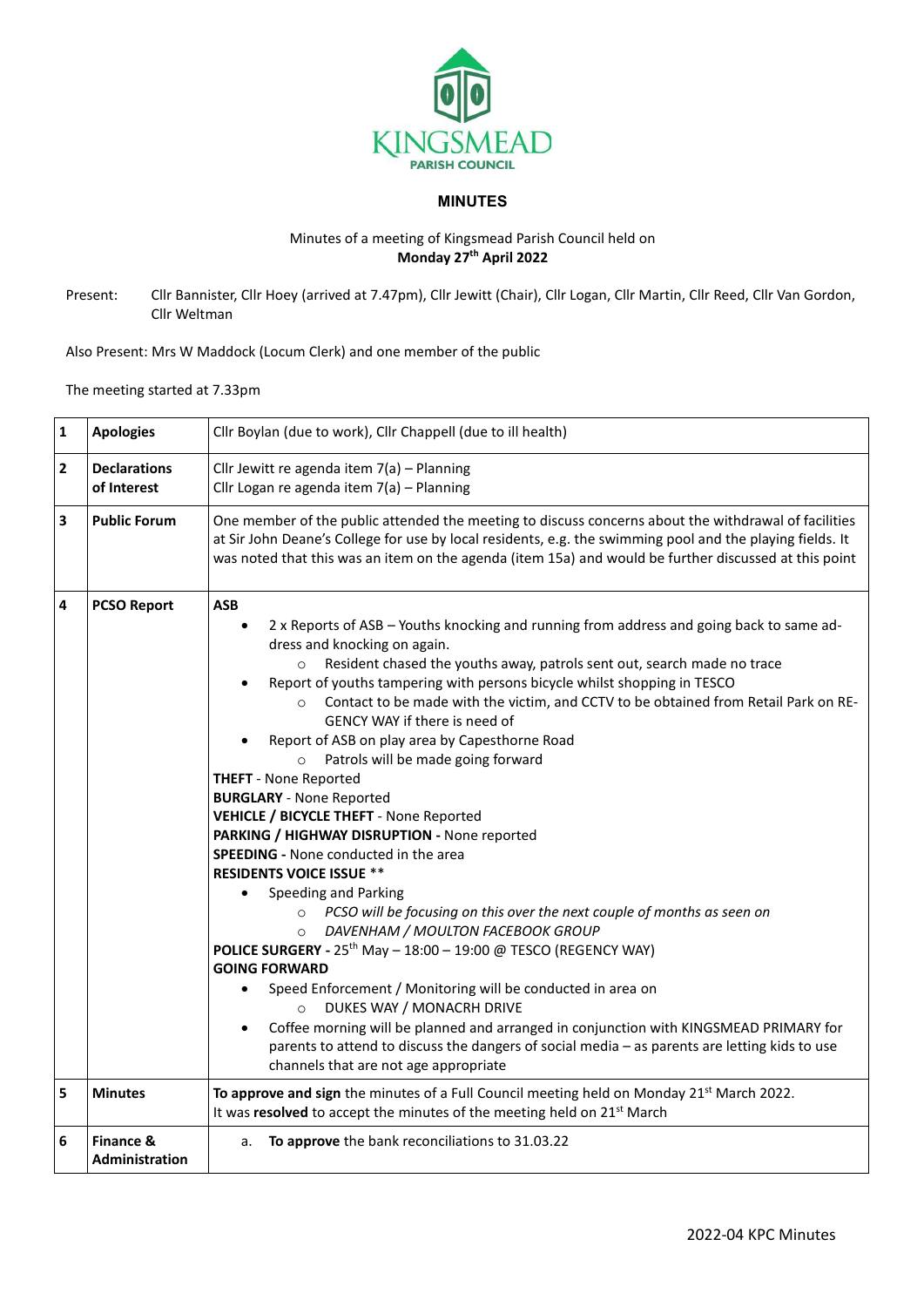|                         |                       | Unity Trust bank<br>٠                                                                                                                                                                    |
|-------------------------|-----------------------|------------------------------------------------------------------------------------------------------------------------------------------------------------------------------------------|
|                         |                       | Nationwide 45-day<br>Nationwide 125-day                                                                                                                                                  |
|                         |                       | It was resolved to approve all the bank reconciliations noted above                                                                                                                      |
|                         |                       |                                                                                                                                                                                          |
|                         |                       | To note that the Virgin Account remains active but only holds interest payments of approx.<br>b.<br>40p.                                                                                 |
|                         |                       | It was noted that this account is active but is still to be closed.                                                                                                                      |
|                         |                       | To note the financial position at year end to 31.03.22<br>c.                                                                                                                             |
|                         |                       | It was resolved to accept the financial reports provided                                                                                                                                 |
|                         |                       | To review and approve the draft AGAR accounting statements 2021-22 for submission to the<br>d.<br>internal auditor                                                                       |
|                         |                       | It was resolved to accept the draft AGAR accounting statements 2021-22                                                                                                                   |
|                         |                       | To confirm and approve JDH for the internal audit<br>e.<br>It was resolved to confirm JDH as the internal auditor                                                                        |
|                         |                       | f.                                                                                                                                                                                       |
|                         |                       | To consider and approve the payments for April 2022<br>It was resolved to approve the payments for April 2022 apart from the following invoices:                                         |
|                         |                       | Countrywide invoice for work at St Georges Field - pending completion<br>i)                                                                                                              |
|                         |                       | Countrywide April contract payment pending completion of works from the<br>ii)<br>previous contract year                                                                                 |
|                         |                       | To consider and approve the following variable Direct Debit payments:<br>g.                                                                                                              |
|                         |                       | ICO Registration fee (approx. £40)<br>$\bullet$                                                                                                                                          |
|                         |                       | Telecoms World VOIP phone service - £20.40 per month<br>٠                                                                                                                                |
|                         |                       | 3G Mobile phone - £19 per month<br>$\bullet$                                                                                                                                             |
|                         |                       | Lloyds Bank Card fee (max £500)<br>$\bullet$                                                                                                                                             |
|                         |                       | It was resolved to approve the ongoing direct debits for the year 2022-2023. It was noted that<br>the Lloyds Bank Card needs to be investigated to ensure it is still working.           |
|                         |                       | To consider and approve any transfer of money from the current account to the Parish<br>h.<br>Council's savings accounts                                                                 |
|                         |                       | It was resolved to keep a balance of £100k in the Unity Account and for the surplus to be                                                                                                |
|                         |                       | moved to the Nationwide 45-day account. A direct debit would be set up to move a sum of<br>monthly back into the Unity Account.                                                          |
|                         |                       | i.<br>To consider and approve payment of the locum clerk from submitted timesheets.                                                                                                      |
|                         |                       | It was resolved to approve the payment of the locum clerk                                                                                                                                |
|                         |                       | To consider and approve payment of the locum RFO from submitted timesheets.<br>j.<br>It was resolved to approve the payment of the locum RFO                                             |
| $\overline{\mathbf{z}}$ | <b>Planning</b>       | To consider the following planning applications:                                                                                                                                         |
|                         |                       | 22/00891/FUL - 20 Waverton Close<br>а.                                                                                                                                                   |
|                         |                       | Cllrs Jewitt and Logan removed themselves from the meeting due to their declared interest.<br>It was resolved that no comments were to be submitted about this proposal.                 |
|                         |                       | Notification of appeal - 4 St Georges Way<br>b.                                                                                                                                          |
|                         |                       | The notification appeal was noted.                                                                                                                                                       |
| 8                       | Countrywide<br>Update | To review the contract performance and to provide any updates from the Clerk<br>а.                                                                                                       |
|                         |                       | A discussion was held where several serious complaints were raised about the quality of the<br>work and management of the contract. It was noted that there were still items outstanding |
|                         |                       |                                                                                                                                                                                          |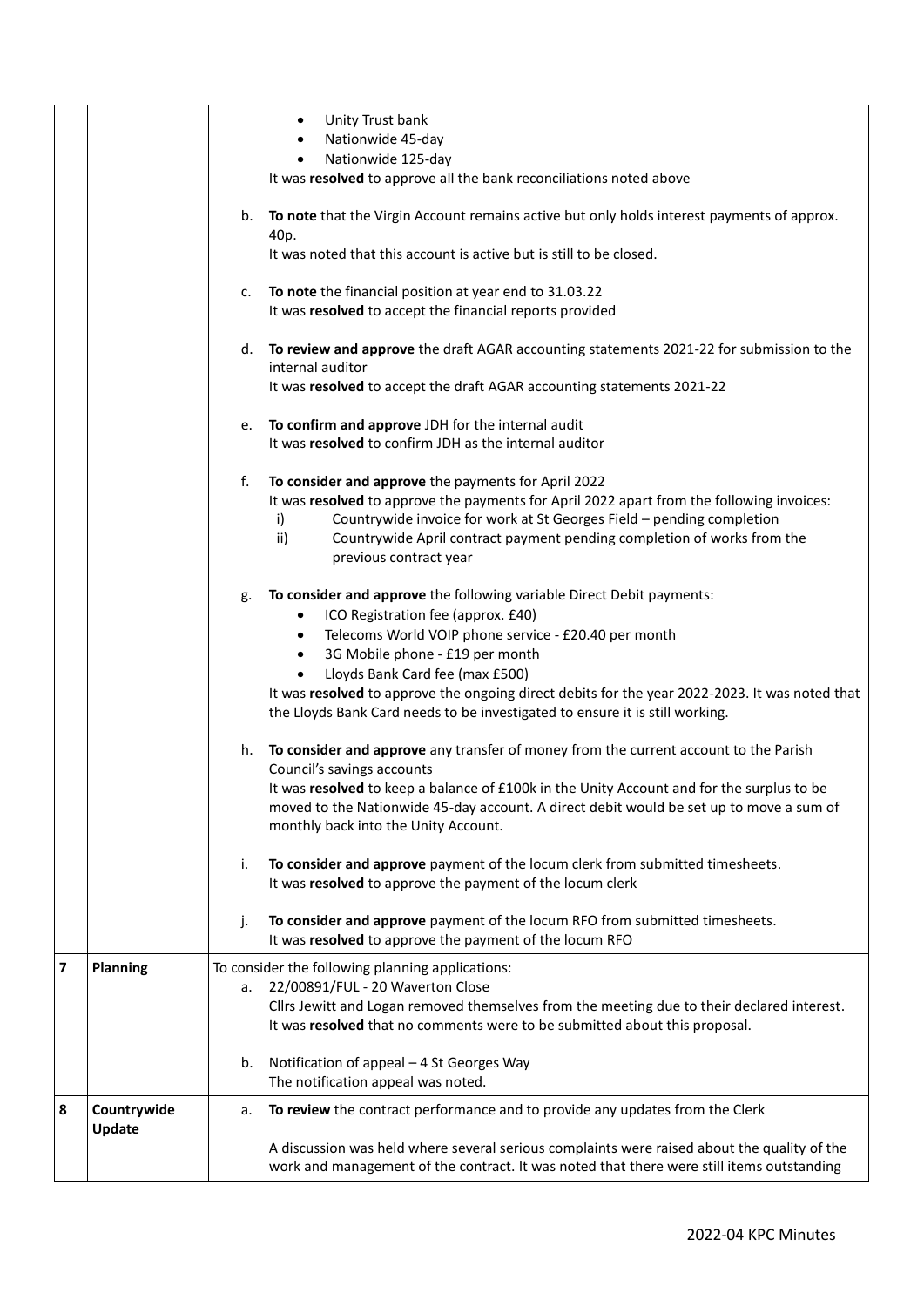|    |                                                                    | from the previous contract year and it was agreed that no monthly contract payment would<br>be made in April until these items were completed. The Clerk confirmed that a contract meet-<br>ing was scheduled with Countrywide for Friday 29 <sup>th</sup> April and all issues raised would be<br>reviewed. Cllrs Bannister and Weltman confirmed they would join the first part of this meet-<br>ing, which would include a walk-round of the estate.<br>To consider and approve the proposed increase in contract fees from $1st$ April 2022<br>b.<br>It was resolved that no increase in fees would be accepted by the Council as this is a fixed<br>price contract.                                                                                                                                                                                                                                                                                                                                                                                                                                                                                                                                                                                                                                                                                   |  |
|----|--------------------------------------------------------------------|------------------------------------------------------------------------------------------------------------------------------------------------------------------------------------------------------------------------------------------------------------------------------------------------------------------------------------------------------------------------------------------------------------------------------------------------------------------------------------------------------------------------------------------------------------------------------------------------------------------------------------------------------------------------------------------------------------------------------------------------------------------------------------------------------------------------------------------------------------------------------------------------------------------------------------------------------------------------------------------------------------------------------------------------------------------------------------------------------------------------------------------------------------------------------------------------------------------------------------------------------------------------------------------------------------------------------------------------------------|--|
| 9  | <b>Review of</b><br>Kingsmead<br><b>Parish Council</b><br>policies | To review and update as necessary the following policies:<br><b>Standing Orders</b><br>٠<br><b>Financial Regulations</b><br>$\bullet$<br><b>Investment Policy</b><br>$\bullet$<br>Risk Management Register<br>$\bullet$<br>It was noted that the Risk Management Register had last been reviewed and updated in July<br>2021. No further amendments were required at this time.<br>It was resolved to accept as being appropriate the Council's Standing Orders, Financial Regula-                                                                                                                                                                                                                                                                                                                                                                                                                                                                                                                                                                                                                                                                                                                                                                                                                                                                         |  |
| 10 | <b>Asset Register</b>                                              | tions and Investment Policy.<br>To review and update the Kingsmead Parish Council Asset Register 2021-22 (for submission to the in-<br>ternal auditor)<br>This agenda item was deferred pending an inspection of council items being stored in the lock up. It<br>was also noted that the wooden bridges need to be added to the asset register and a valuation is to be<br>progressed by Cllr Van Gordon.                                                                                                                                                                                                                                                                                                                                                                                                                                                                                                                                                                                                                                                                                                                                                                                                                                                                                                                                                 |  |
| 11 | <b>Environmental</b><br><b>Matters</b>                             | a. To receive an update about the maintenance of the Cheshire Railings<br>An assessment of the Cheshire railings is being carried out prior to a maintenance decision<br>being made.<br>To receive an update on the Lock Orchard Restoration Community Project<br>b.<br>Cllr Hoey met with the community project team, who plan to survey the area and provide a<br>plan of the restoration work to be carried out. It is expected that this work would not start<br>until November.<br>To receive any other updates<br>c.<br>There were no other updates.                                                                                                                                                                                                                                                                                                                                                                                                                                                                                                                                                                                                                                                                                                                                                                                                 |  |
| 12 | <b>Play Parks</b>                                                  | To approve a survey of the path at Kensington Park to determine long term remedial action<br>а.<br>To consider any additional short-term measures required<br>To consider how to monitor all play areas for path damage<br>It was resolved that the quote received from Countrywide for a survey of the path at Kensing-<br>ton Park would not be accepted (due to the ongoing contract issues) and an alternative quote<br>would be sought from Caddis Ltd. It was agreed that the current short-term measures (the<br>warning signage and path marking) were sufficient. Maintenance work should be identified by<br>Countrywide as part of their monthly reporting.<br>To approve a quote for dog bins at Buckingham Drive<br>b.<br>It was resolved that the quote provided by Countrywide for £700 would not be accepted and<br>additional quotes would be sourced.<br>To approve a quote for the supply of suitable park signage<br>c.<br>It was resolved to accept the quote from Printgrafix for the supply of signage at St. Georges<br>Field and the railings on the roundabout. The proposed design for park signage from NTC was<br>not accepted and Printgrafix will be asked to provide a proposal.<br>To approve a quote from Caddis Ltd for the remedial work to trees at Burwardsley Way park (if<br>d.<br>received prior to the meeting). |  |